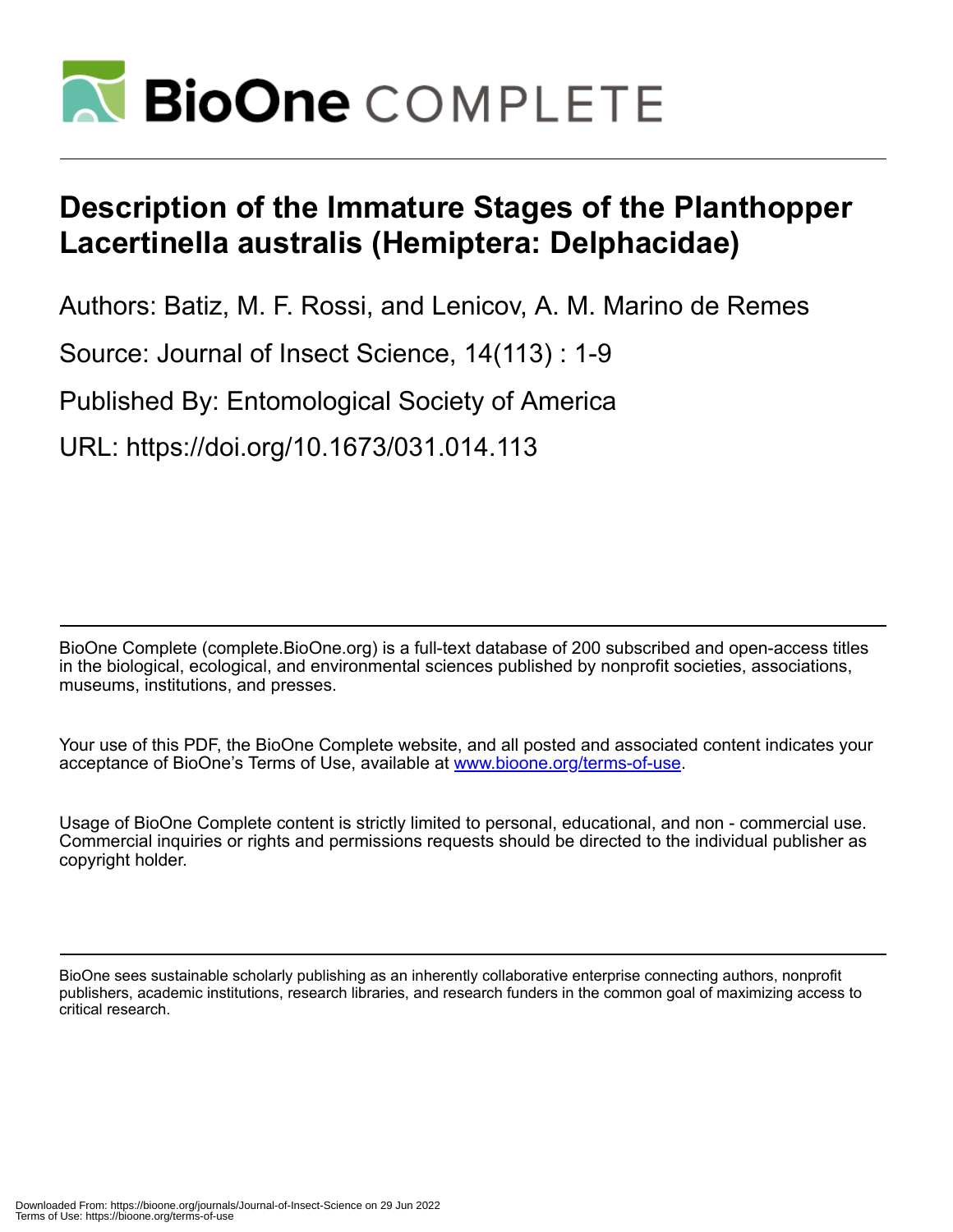

# **Description of the immature stages of the planthopper** *Lacertinella australis* **(Hemiptera: Delphacidae)**

M. F. Rossi Batiz<sup>1,2a</sup> and A. M. Marino de Remes Lenicov<sup>1b</sup>

1División Entomología, Facultad de Ciencias Naturales y Museo, Universidad Nacional de La Plata. Paseo del Bosque S/Nº (B1900FWA), La Plata, Buenos Aires, Argentina 2Scientific Research Committee of the Province of Buenos Aires (CIC), Argentina

# **Abstract**

The five immature stages of the planthopper *Lacertinella australis* (Remes Lenicov and Rossi Batiz) (Hemiptera: Delphacidae: Saccharosydnini) are described and illustrated. The main characters that allowed us to distinguish the various stages were body size, number of tarsomeres and metatibial spines, and number of teeth on the spur. New biological data based on laboratory rearing and field observations showed that *L. australis* can carry out its biological cycle successfully on the graminaceous pampas grass (*Cortaderia* spp. Stapf (Poales: Poaceae)). In addition, the efficient rearing in captivity, the high survivorship registered, and overwintering only on this host plant suggests that *L. australis* is a potential biocontrol agent of this invasive graminaceous weed. This study provides information about the immature stages*,*  including a key for their identification, based on laboratory reared specimens and field observations.

## **Resumen**

Se describen e ilustran las cinco etapas inmaduras de la especie de Saccharisydnini *Lacertinella australis* (Remes Lenicov and Rossi Batiz) (Hemiptera: Delphacidae). Los principales caracteres que permitieron distinguir las diferentes etapas fueron: tamaño corporal, número de espinas en los tarsómeros y metatibia y número de dientes en el espolón tibial. Nuevos datos biológicos, basados en la cría de laboratorio y observaciones de campo, mostraron que *L. australis* puede realizar su ciclo biológico exitosamente en la graminácea cortadera (*Cortaderia* spp. Stapf (Poales: Poaceae)). Además, la eficiente crianza en cautiverio y la alta supervivencia registrada en esta planta hospedera, sugieren que *L. australis* podría ser usada como un potencial agente de control biológico de esta maleza invasora. Este estudio proporciona información sobre las etapas inmaduras, incluyendo una clave para su identificación, basada en individuos provenientes de la cría de laboratorio y de campo.

**Keywords:** Argentina, crop pest, nymphal development **Correspondence:** a mfrb@fcnym.unlp.edu.ar, b amarino@fcnym.unlp.edu.ar **Editor:** Henry Hagedorn was editor of this paper. **Received:** 20 September 2012 **Accepted:** 16 July 2013 **Published:** 12 August 2014 **Copyright:** This is an open access paper. We use the Creative Commons Attribution 3.0 license that permits unrestricted use, provided that the paper is properly attributed. **ISSN:** 1536-2442 | Vol. 14, Number 113 **Cite this paper as:**  Rossi Batiz MF, Remes Lenicov AMM. 2014. Description of the immature stages of the planthopper *Lacertinella australis* (Hemiptera:

Delphacidae). *Journal of Insect Science* 14(113). Available online: http://www.insectscience.org/14.113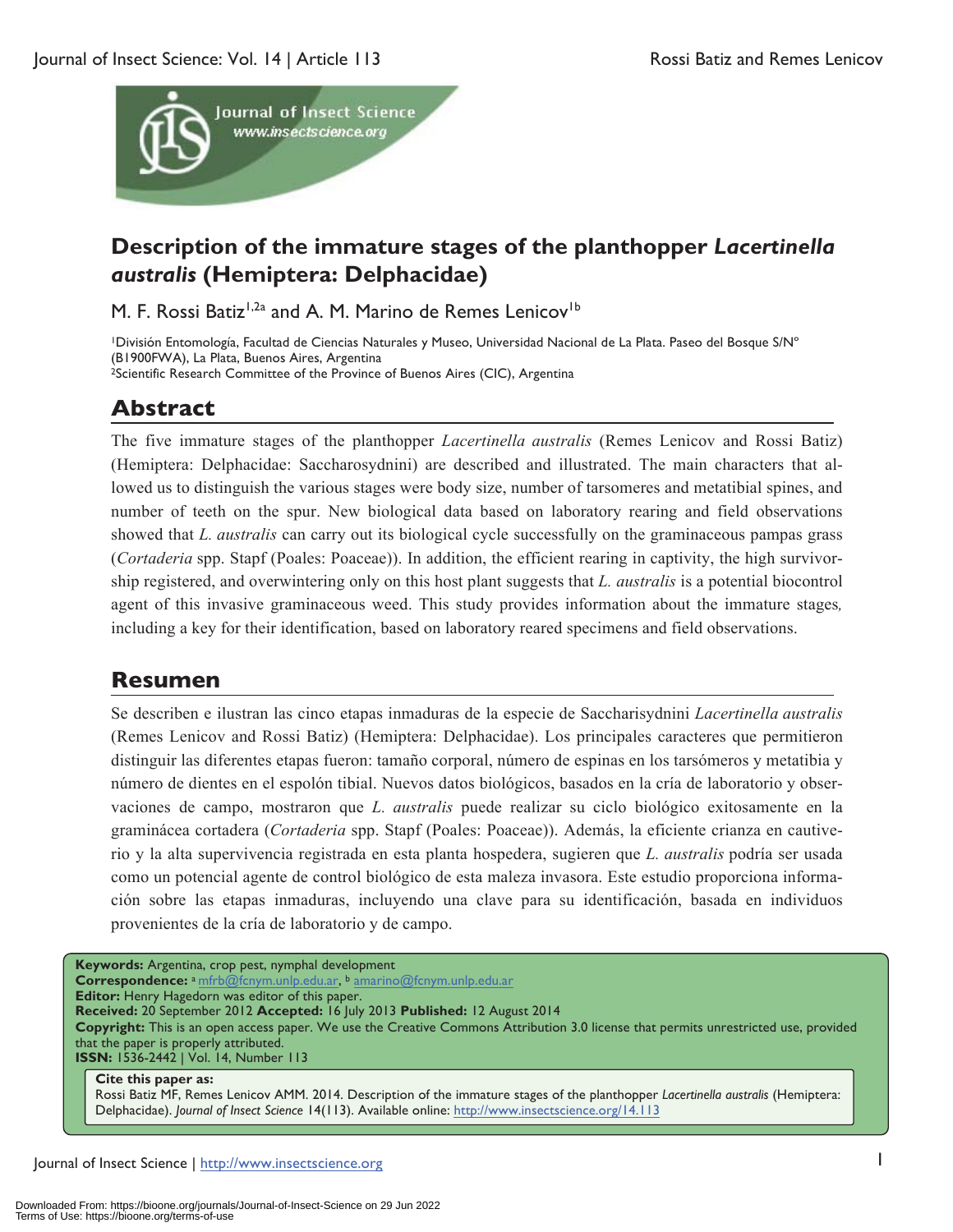#### **Introduction**

The genus *Lacertinella* (Remes Lenicov and Rossi Batiz, 2011) (Hemiptera: Delphacidae) includes at present only one species, *Lacertinella australis* (Rossi Batiz and Remes Lenicov 2011b, 2012), which is widespread in Argentina, breeding frequently on pampas grass (*Cortaderia* spp. Stapf (Poales: Poaceae)). Other graminaceous have been recorded as host plants, including rye (*Secale cereale*), rice (*Oriza sativa*), and garlic (*Allium sativum*), in northern and central agricultural areas of Argentina (Rossi Batiz and Remes Lenicov 2011).

According to Vibrans (2007), pampas grass is a South American native perennial graminaceous plant with high tolerance to drought and alkaline, acidic, clayey, and sandy soils; it is highly adaptable, growing in a wide range of environments and climates. It is used as a wind barrier between crops and as a nitrogenfixing plant in agricultural soil. It was introduced in Europe and North America as an ornamental and forage plant and has been carried to areas where it is now a pest because it disperses so easily. Thus, in California, Hawaii, Australia, or northwest of the Iberian Peninsula, it is an invasive species along irrigation canals in vacant land and plantations (e.g., pine). In New Zealand and South Africa, its sale and transportation are prohibited to prevent its establishment. In other parts of the world, it also invades commercial plantations. Because of its sharp-edged leaves, it produces injuries and allergies in human skin.

Nothing is known about of the fauna associated with this weed, which could be useful as potential biological control agents in regions where pampas grass is considered a pest.

Two species of native Saccharosydnini are closely associated with this plant in Argentina: *Saccharosydne subandina* Remes Lenicov and Rossi Batiz and the recently described *L. australis* (Rossi Batiz and Remes Lenicov 2011b, 2012). There is lack of biological and ecological knowledge about this tribe. At present, information is only available about the immature stages and life cycle for two species: *Saccharosydne saccharivora* (Westwood) from Venezuela, Jamaica, Belize, and Cuba (Guagliumi 1953; Metcalfe 1969, 1972), and *S. subandina* from Argentina (Rossi Batiz and Remes Lenicov 2011b).

In this paper, we describe the immature stages of *L. australis* based on laboratory-reared specimens, and we include a key for their separation. Biological information from field observations is also included.

### **Materials and Methods**

Specimens collected from La Plata, Buenos Aires, between 2011 and 2012 were used to maintain a laboratory colony on pampas grass in order to describe stages of development, oviposition scars, damage to the plants, and eventual natural enemies. For one year, insects were reared on two plants in outdoor conditions under the protection of a roof. Plants were in pots with soil, covered by voile, and irrigated periodically with water.

#### **Morphological studies**

The description of each stage is based on 24 hr hatched nymphs from the laboratory colony. Specimens were anesthetized by freezing to register coloration, cleared in 10% KOH solution, and fixed in glycerine for microscopic examination and illustration.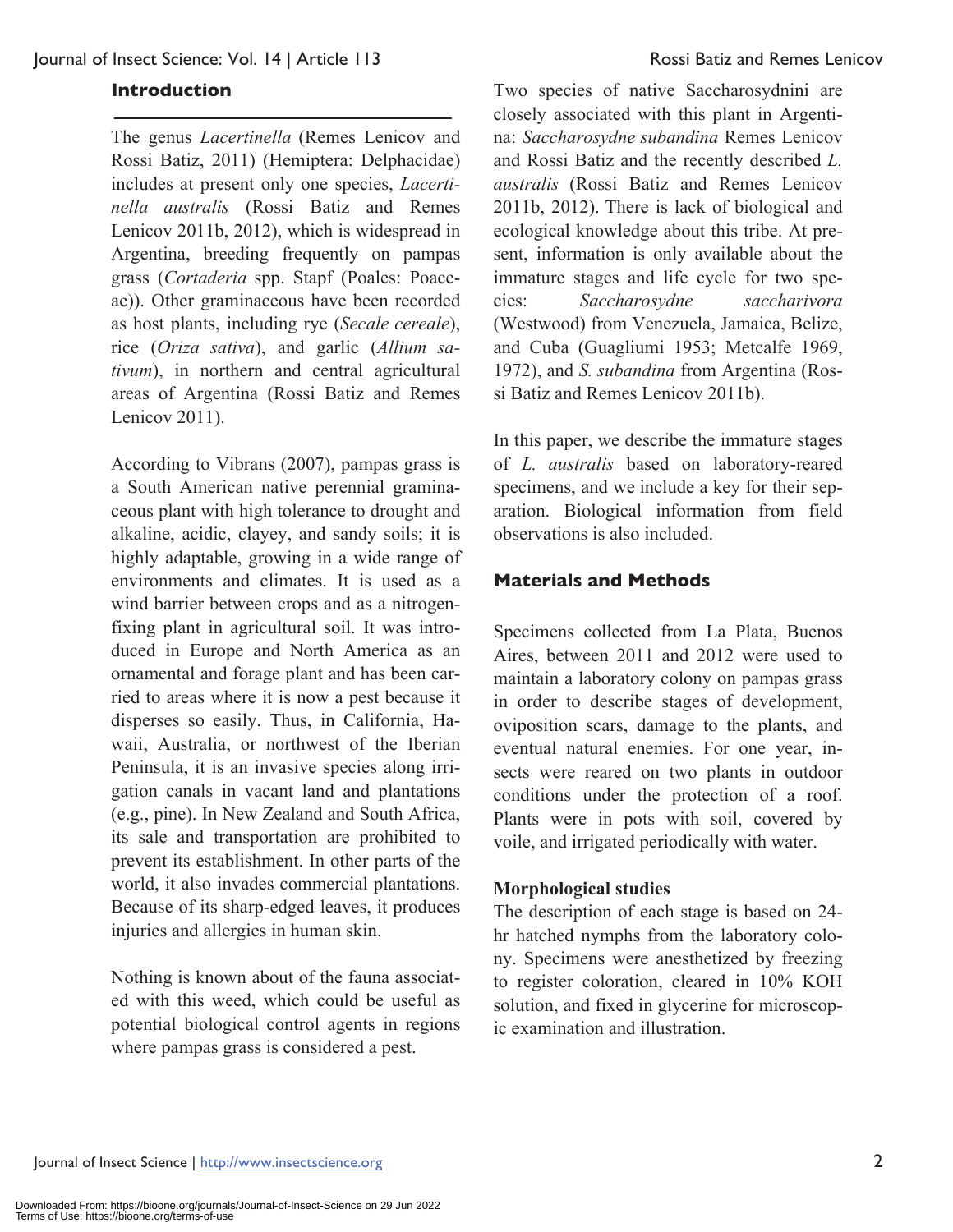| <b>Stage</b> | w                                                                                                                                                              | VL | vw | FL | <b>FW</b> |
|--------------|----------------------------------------------------------------------------------------------------------------------------------------------------------------|----|----|----|-----------|
| Egg          | $0.526 \pm 0.006$ $0.137 \pm 0.004$                                                                                                                            |    |    |    |           |
| NI           | $0.816 \pm 0.048$ $0.207 \pm 0.009$ $0.164 \pm 0.196$ $0.191 \pm 0.008$ $0.189 \pm 0.010$ $0.189 \pm 0.006$                                                    |    |    |    |           |
|              | N II   1.108 $\pm$ 0.115   0.288 $\pm$ 0.010   0.217 $\pm$ 0.004   0.254 $\pm$ 0.003   0.241 $\pm$ 0.006   0.253 $\pm$ 0.003                                   |    |    |    |           |
|              | N III $\left[ 1.470 \pm 0.037 \right] 0.422 \pm 0.010 \left[ 0.328 \pm 0.022 \right] 0.324 \pm 0.006 \left[ 0.383 \pm 0.010 \right] 0.333 \pm 0.008$           |    |    |    |           |
|              | N IV $\vert 2.010 \pm 0.021 \vert 0.512 \pm 0.014 \vert 0.434 \pm 0.009 \vert 0.386 \pm 0.009 \vert 0.421 \pm 0.021 \vert 0.405 \pm 0.014 \vert$               |    |    |    |           |
|              | NV $\vert$ 2.645 $\pm$ 0.098 $\vert$ 0.725 $\pm$ 0.027 $\vert$ 0.516 $\pm$ 0.020 $\vert$ 0.496 $\pm$ 0.019 $\vert$ 0.585 $\pm$ 0.014 $\vert$ 0.472 $\pm$ 0.017 |    |    |    |           |

**Table 1.** Measurements (mean ± SE, mm) of the immature stages of *Lacertinella australis*.

The first and fifth instars are described in detail; only major changes are highlighted in the intermediate instars. The nomenclature for carination and arrangement of pits follows Yang and Yeh (1994). Drawings were made using a stereoscopic microscope with a camera lucida.

The measurements derive from 10 specimens of each stage and are given in millimeters. The egg measurements were taken in the redeye instar of development. Measurements are expressed as mean  $\pm$  standard error (SE) (Table I).

To check the stability of the characters, the specimens from the laboratory colony were compared with individuals collected in different localities of Argentina in 2008, 2011, and 2012.

## **Results**

## **Eggs** (Fig. 1)

Ellipsoidal with cephalic apex and opposite end rounded; ventral surface slightly concave, dorsal convex. Color milky white when laid, turning white yellowish before hatching. Chorion translucent, smooth.

## **First instar** (Fig. 2)

General color uniform light green; eyes orange. Brown on pits, claws, and leg spinulation with a distinctive white layer of wax covering the whole body; numerous fine

filaments extending posteriorly from the abdomen, grouped in long bundles tails, some as long as the whole body. Elongated subcylinfrical in form, widest across head and mesothorax. Vertex  $1.16\times$  as long as the width at base, projecting beyond eyes 2/3 its length; anterior margin bilobed, slightly depressed in middle, posterior margin straight, lateral margins carinated; submedian carinae arising near anterior margin of eyes, near to lateral carinae, both not reaching apex. Frons as long as wide, widest at middle length; with two submedian carinae close to each other, diverging toward the base, where they become obscure, delimiting a moderately inflated snout-like area at apical third; in frontal view, lateral carinae diverging from base to median third, then gradually converging from anterior margin of eyes toward apex; interfrons much narrower than laterofrons. Clypeus  $1.25 \times$  longer than broad. Rostrum three-segmented, almost reaching metacoxae; segment I almost completely obscured by anteclypeus; II and III subequal. Antennae three-segmented; segments I and II wider than long; II  $2 \times$  longer than I; III bulbous basally, ending in a bristle reaching procoxae. Thoracic nota divided into two pairs of plates by longitudinal mid-dorsal line. Pronotal plates subtrapezoidal, lateral carinae divergent, slightly convex toward posterior margin. Mesonotum and metanotum plates subrectangular, posterior margin convex, metanotum subtrapezoidal, longer laterally. Legs subcylindrical; metafemur slightly longer than metatibiae; metatibiae un-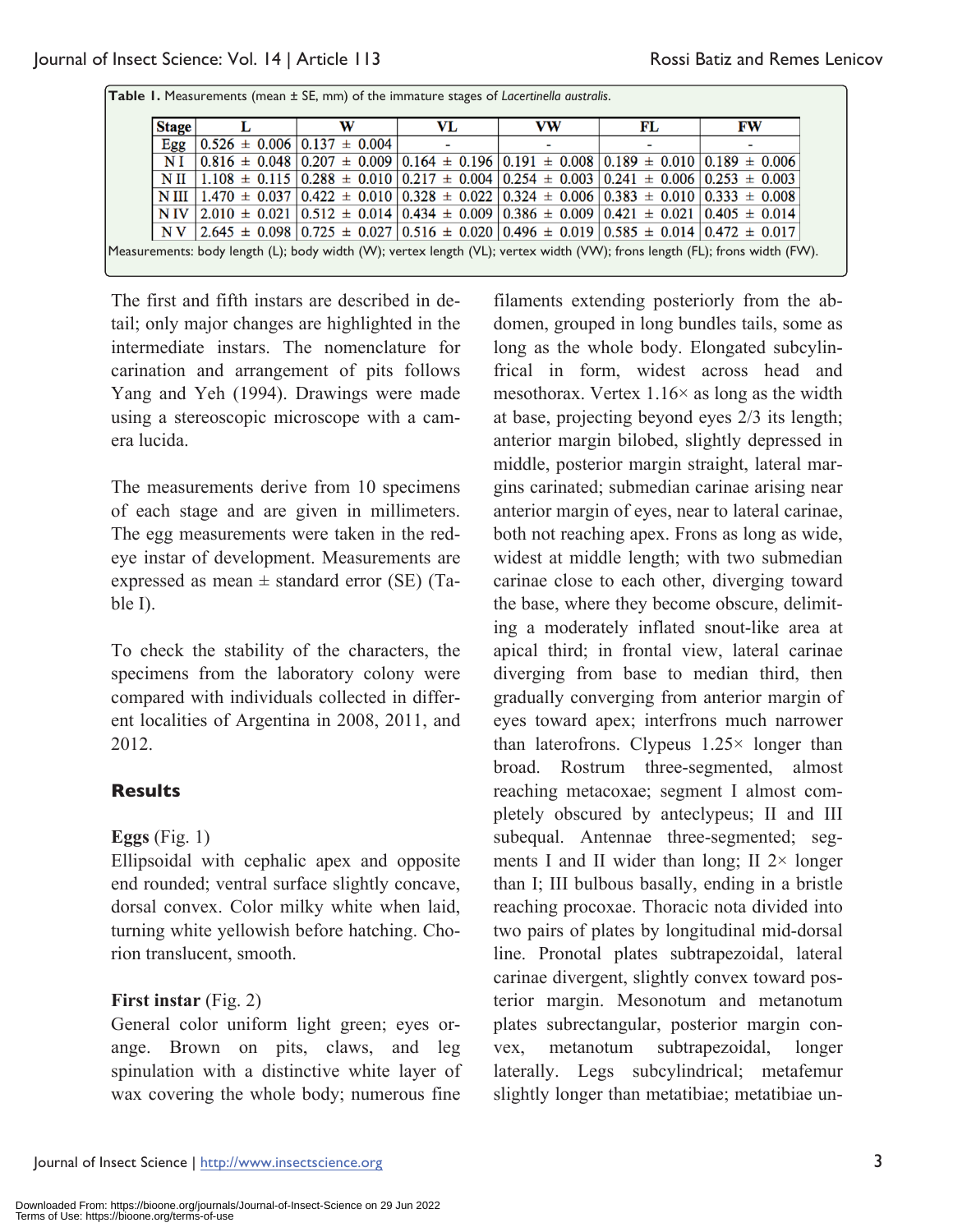armed laterally, bearing apical row of five brown-tipped spines with the internal one longest; metatarsomeres equal in length, metatarsomere I bearing apical row of four browntipped spines; metatarsomere II undivided, two claws. Abdomen 11-segmented, subcylindrical, getting wider at level of segments IV and V.

Arrangement of pits (on each side): *Head*: four pits between submedian and lateral carinae of vertex; two before eyes between lateral carinae of vertex and frons; six on frons, upper and lower pairs nearer submedian carinae and median pair nearer lateral carinae. *Thorax*: seven pits on pronotum: two between midline and lateral carinae, five lined near posterior margin outside lateral carinae; four on mesonotum wingpads, one between midline and lateral carinae, one outside lateral carinae, two near postero-lateral angles; one on metanotum, near posterior margin on each side of lateral carinae. *Abdomen*: one submedian pit on IV segment; three on tergum of segments V-VII (one submedian and two lateral on each side of segment); one on segments VIII; three on segment IX, two on dorsal and one on ventral surfaces.

## **Second instar** (Fig. 3)

Coloration as in previous instar. Vertex, frons, and carinae as in previous instar. Antennal segment II as long as wide. Posterior margins of mesonotum slightly overlaping metanotum. Metatibia 1.5× the length of metafemur; metatarsi I slightly longer than II, bearing apical row of five brown-tipped spines.

Arrangement of pits as for first instar.

## **Third instar** (Fig. 4)

Coloration as in previous instars. Vertex and frons as long as wide, submedian carinae of vertex reaching apex. Antennal segment II

 $1.5\times$  the I length. Mesonotal wingpads reaching basal half of metanotum. Wingpads posterolaterally slightly angular. Metatibiae bearing apical row of five spines + moveable subconical spur; spur half as long as metatarsomere, without marginal teeth. Metatarsi two-segmented; metatarsomere I 1.5× longer than II, bearing apical row of six browntipped spines with external longest; metatarsomere II with an obscure transversal sulcus in the middle.

Arrangement of pits as in former instars.

## **Fourth instar** (Fig. 5)

Coloration similar to former instar but darker. Vertex and frons longer than wide. Antennal segment II twice as long as I. Mesonotal wingpads covering >2/3 of metanotal plates laterally; metanotal wingpads extending to third abdominal segment. Metatibiae as long as metafemur, bearing seven apical spines + spur slightly longer than metatarsomere II+III, bearing apical tooth and 4–6 marginal teeth; matatarsi with tarsomere I bearing an apical row of seven spines (2+5); tarsomere II with two spines near middle of partially subdivided tarsomere.

Arrangement of pits as in former instars.

## **Fifth instar** (Fig. 6)

Coloration similar to former instars, but darker. Body flattened. Head longer than previous instars, protruding beyond level of eyes almost 2/3 of vertex length. Lateral carinae of vertex reaching lateral carinae of frons; submedian carinae attaining basal margin of vertex laterally; basal compartment 1.5× longer than at base. Y-shaped carinae obscure. Eyes  $2 \times$  longer than wide at widest portion. Frons 1.24× longer in middle line than wide at widest portion, submedian carinae reaching frontoclipeal suture, subparallel on apical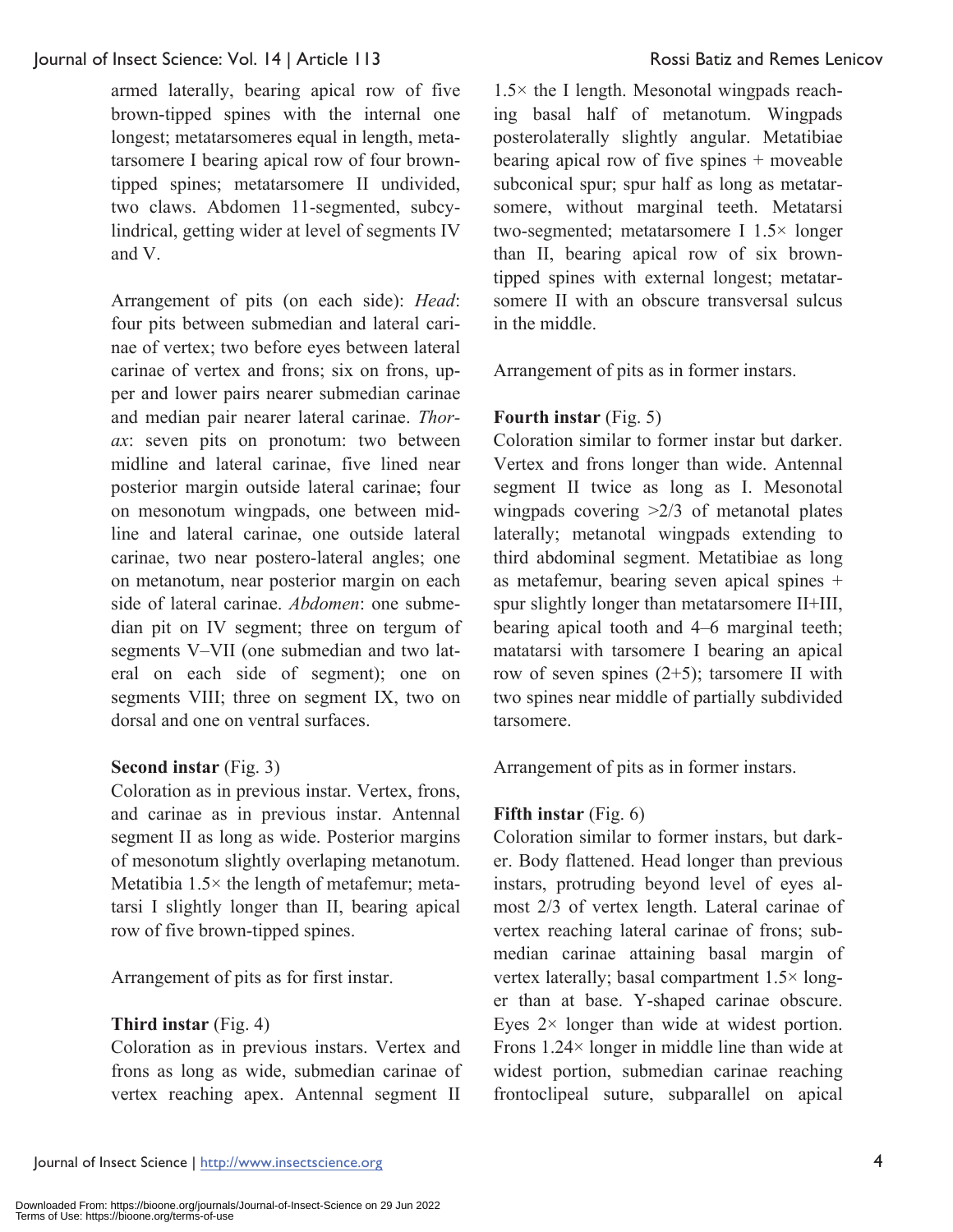third of frons and diverging toward apex. Each laterofrons at widest portion  $1.33\times$  wider than interfrons at widest portion. Antennae: I and II segments almost as long as wide; II 2× longer than I. Rostrum three segmented: basal and apical segments subequal in length; subapical  $1.5\times$  the length of the others, pigmented at apex. Mesonotal wingpads almost as long as metanotal ones, reaching basal half of IV abdominal segment. Metatibia bearing two small black-tipped spines on outer margin, one near base, other nearly mid-length, 1.14× longer than metafemur, bearing apical row of seven (2+5) brown-tipped spines. Metatarsomere I three-segmented, tarsomere I bearing ventral apical row of eight browntipped spines (2+6) and four ventral browntipped spines, respectively. Metatarsi almost as long as metatibia. Spur foliate,  $3 \times$  longer than broad at broadest portion, as long as 2/3 the length of metatarsite I, with  $13-14$  marginal brown-tipped teeth of similar size. Spinal formula of hind leg:  $7(5+2)-8(6+2)-4$ . Between abdominal segments VIII and IX ,it can be distinguished the growing dorsal valves in female nymphs (Fig. 6, c and d).

Arrangement of pits (on each side): *Head*: three pits between eyes and lateral carinae of vertex; four pits between lateral carina and submedian carinae of vertex; six on frons, upper and lower pairs nearer submedian carinae and median pair nearer lateral carinae. *Antennae*: four pits. *Thorax*: seven pits on pronotum: two, between midline and lateral carinae, five on posterior margin outside lateral carinae; five on mesonotum wingpads, one near anterio-lateral angles, one near posterior margin on each side of lateral carinae, and one on postero-lateral angles; one on metanotum: outside lateral carinae. *Abdomen*: one on tergum of segment IV; three on segments V-VII; two on segments VIII and IX.

### **Key to the nymphal instars of** *L. australis***:**

**1‒** Vertex longer than wide; metatarsi threesegmented; if two-segmented, then with two spines in the middle of tarsomere II; metatibiae with two lateral spines…….……………. **2 1'‒** Vertex as long as wide; metatarsi twosegmented; metatibiae with two lateral spines or without any spines; tarsomere II without spines……….………………..……….……. **3** 

**2‒** Metatibia with six apical spines + spur bearing 13–14 submarginal teeth; metatarsi I with eight apical spines; metatarsi II bearing four ventral spines; mesonotal wingpads laterally overlapping the metanotal wingpads and attaining fourth abdominal segment (Fig. 6)……………………………....…**fifth instar 2'‒** Metatibia with six apical spines + spur bearing 4‒6 submarginal teeth; metatarsi I with apical row of seven spines; tarsomere II with two spines near middle of partially subdivided tarsomere; mesonotal wingpads covering >2/3 of metanotal plates laterally; metanotal wingpads extending to third abdominal segment (Fig. 5) ……..**fourth instar** 

**3‒** Metatibiae with two lateral spines on shaft and six apical spines; metatibial spur without marginal teeth; metatarsomere I with apical row of six spines; metatarsomere II with an obscure transversal sulcus in the middle; mesonotal wingpads reaching basal half of metanotum (Fig. 4) ...……………**third instar 3'‒** Metatibiae without lateral spines and three or four apical spines; metatibial spur marginal without teeth; metatarsi II undivided…..……**4** 

**4‒** Metatibiae with four apical spines plus movable spur with apical tooth; metatarsomere I with apical row of five spines; notal plates of meso and metathorax slightly larger than prothorax (Fig. 3)………...**second instar 4'‒** Metatibiae with apical row of four spines, with internal one longest; metatarsomere I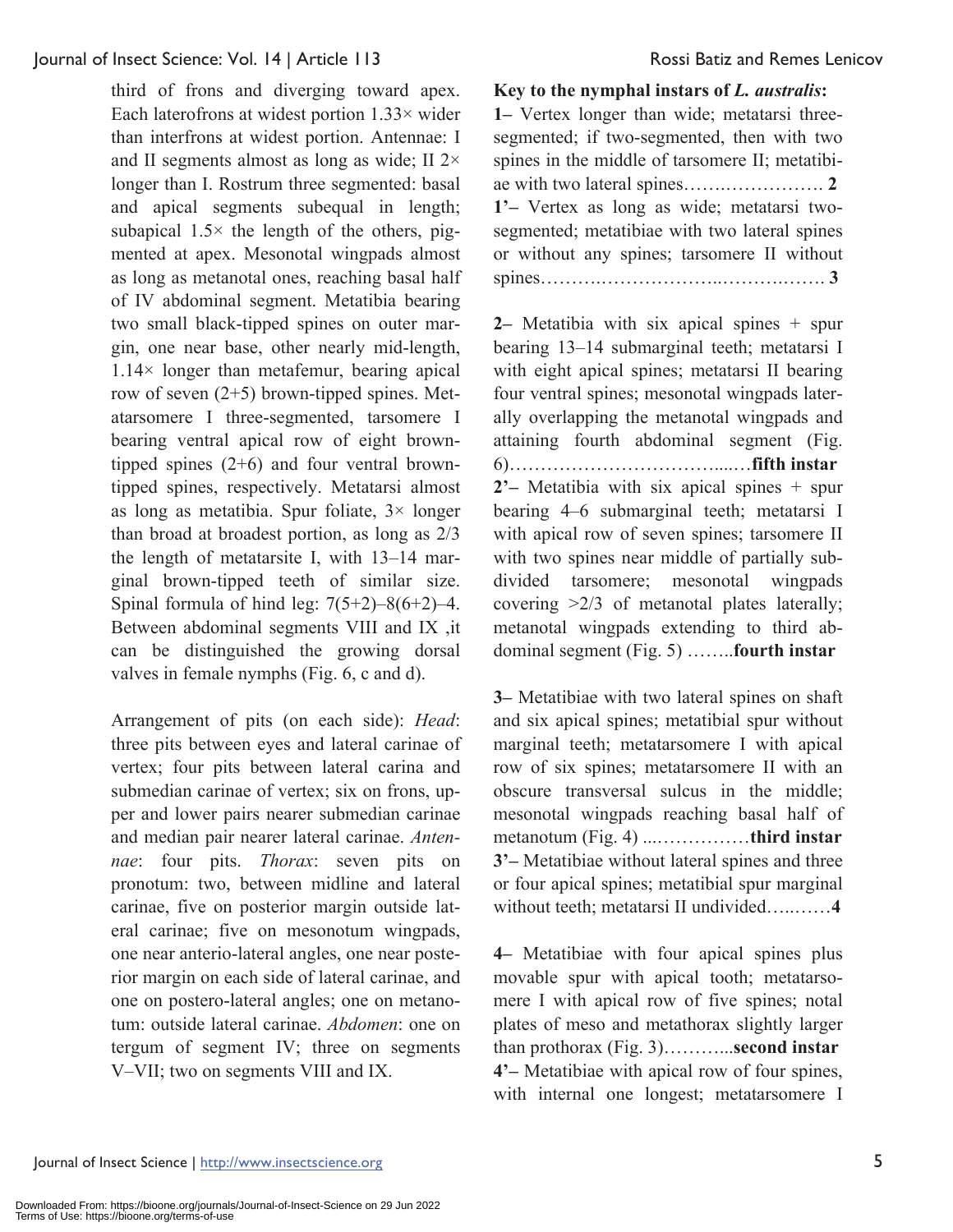with apical row of four spines; notal plates of thorax similar in size (Fig. 2)……..**first instar** 

## **Other specimens examined**

Argentina: 1 nymph V, Huerta Grande, Córdoba, hand captured on pampas grass, 29-VII-2008. Virla, leg.; 1 nymph V, Cerro San Javier, Tucumán, hand captured on pampas grass, 20-V-2008. Virla, leg.; 6 nymphs I, 1 nymph III, 1 nymph IV and 3 nymphs V, Mirador del Lago, Córdoba, captured on pampas grass, 29-VI-2008. Virla, leg.; 2 nymphs I, 3 nymphs II, 3 nymphs III, 2 nymphs IV, 3 nymphs V, La Plata, Buenos Aires, handcaptured on pampas grass, 08-IV-2011. Rossi Batiz leg; 3 nymphs I, 3 nymphs II, 4 nymphs III, 3 nymphs IV, 4 nymphs V, City Bell, La Plata, Buenos Aires, hand-captured on pampas grass, 29-IV-, 26-X-2011, 04-III- and 08-IV-2012. Rossi Batiz leg.; 3 nymphs IV, 1 nymph V, La Plata, Buenos Aires, hand-captured on pampas grass, 06/V/2011. Rossi Batiz leg.

## **Biological aspects**

Mating occurs on abaxial surface of the leaf, and the eggs are laid along the veins inside the tissues of pampas grass, which is the single host for breeding currently registered. Ovipositional scars are recognizable along the leaves because they are covered with a white wax contrasting with the green color of the plant.

The damage caused to the plant was similar to that described by Guagliumi (1953) for *S. saccharivora*, and it consisted of injuries to the tissues during feeding and ovipositing that resulted in a shift to an orange color and the infection caused by a black fungus growing on the wax excreted by the nymphs and females, which may prevent normal respiration and photosynthesis. Large quantities of eggs and wet ambient conditions also can cause the putrefaction of the plants.

*S. saccharivora* also produces severe damage by transmitting the sugarcane yellow leaf phytoplasma and secondary development of Fumagina (sooty mold) (Guagliumi 1953, Arocha et al. 2005) on the graminaceous sugarcane (*Saccharum officinarum* L.) in Tropical America. Although *L. australis* was associated with garlic crops infected with the 16SrIII (x-disease) group (Galdeano et al. 2004, 2009; Rossi Batiz et al. 2007), it has not been implicated as a vector.

Taking into account the behavioral and morphological similarities of *S. saccharivora* and *L. australis,* the latter deserves more research because of its potential capacity as a biological control agent for pampas grass.

An unidentified species of Strepsiptera (Elenchidae) was found parasitizing adults of *L. australis* and is the only known natural enemy (Remes Lenicov and Rossi Batiz 2010).

## **Remarks**

Nymphs share common biological features with *S. subandina*, such as the presence of a layer and abdominal filaments of wax; food preferences; same host for breeding; crowding of adults and nymphs around the masses of eggs in any sector of the plant; eggs covered with wax; and type of damage to the host plant (including clorotic orange marks on the injuries produced by feeding and ovipositing and the wax that is invaded by the black fungus).

Frequently, the pampas grass observed in Argentina was highly colonized by one or both species; *L. australis* is more common in the eastern provinces (Entre Ríos, Córdoba, La Pampa, and Buenos Aires), and *S. subandina* is more abundant in the western provinces (Jujuy, Tucumán, La Rioja, San Juan, Mendoza, Neuquén, and Río Negro) (Remes Lenicov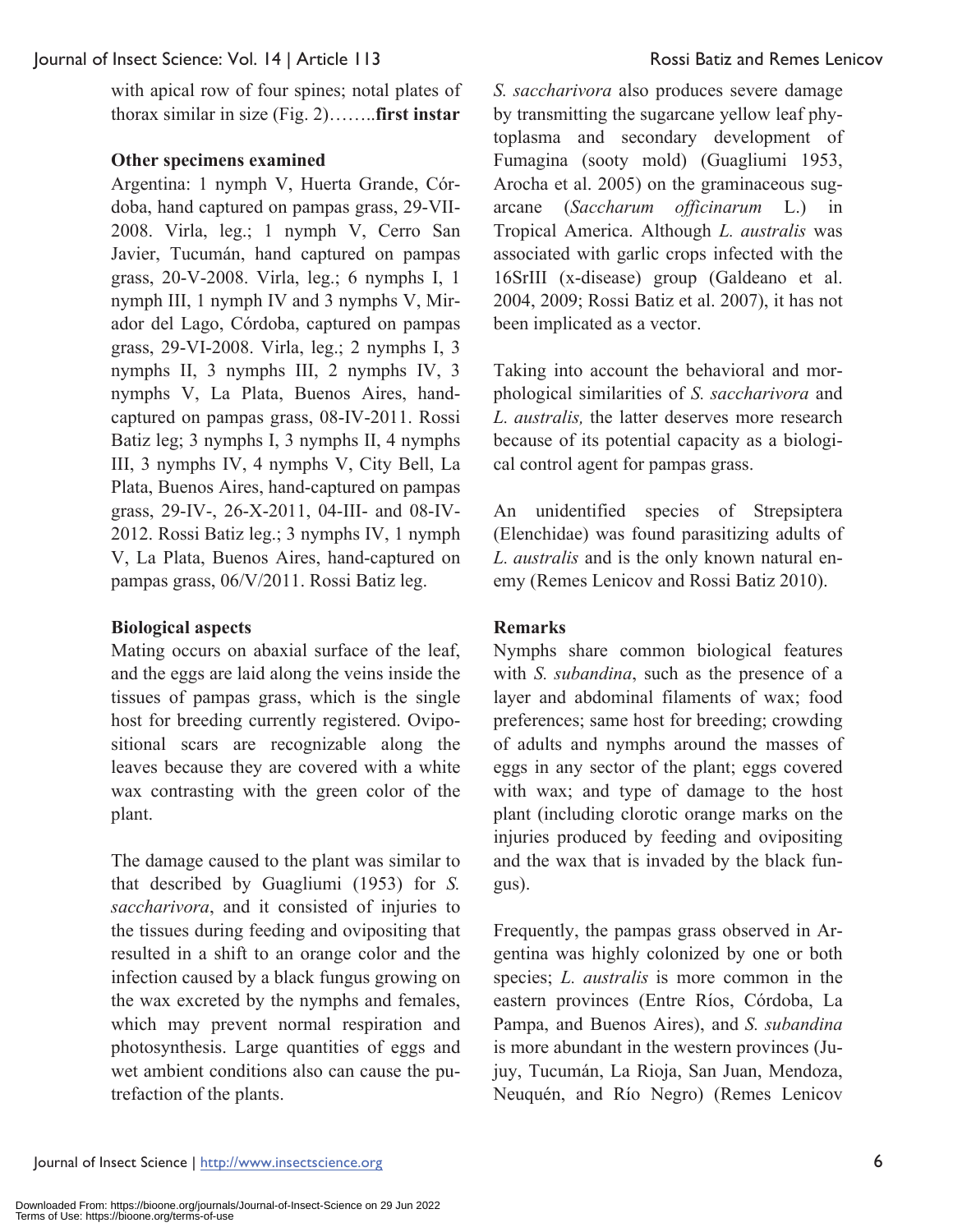and Rossi Batiz 2010, Rossi Batiz and Remes Lenicov 2011a). Both species had their highest population densities during spring (Rossi Batiz, unpublished data). Nymphs of each species can be differentiated from the second instars by taking into account the following features.

*S. subandina*: Nymphs II, III, IV, and V: light yellowish color, with four lateral orange stripes along dorsal surface of body; eyes yellow. Nymph V: VL represents 1/9 of total length.

*L. australis*: Nymphs II, III, and IV: uniform green yellowish color, without stripes on the surface of body; eyes orange. Nymph V: vertex length represents 1/5 of total length.

## **Acknowledgements**

We are grateful to Eduardo G. Virla of Pilot Plant of Microbiology Industrial Processes (PROIMI; Tucumán, Argentina), Guillermo Logarzo of South American Biological Control Laboratory (USDA‒ARS. Buenos Aires) for the materials provided, and Arnaldo Maciá (Scientific Research Committee of the Province of Buenos Aires) for the technical assistance. This study was supported by La Plata National University (UNLP), National Research Council (CONICET), and Scientific Research Committee of the Province of Buenos Aires (CIC) of Argentina.

## **References**

**Arocha, Y., M. López, M. Fernández, B. Piñol, D. Horta, E. L. Peralta, R. Almeida, O. Carvajal, S. Picornell, M. R. Wilson, and P. Jones. 2005.** Transmission of a sugarcane yellow leaf phytoplasma by the delphacid planthopper *Saccharosydne saccharivora*, a new vector of sugarcane

yellow leaf syndrome. *Plant Pathol*. 54: 634‒642.

**Galdeano, E., L. Torres, N. Meneguzzi, F. Guzmán, G. Gómez, D. Docampo, and L. Conci. 2004.** Molecular characterization of 16S ribosomal DNA and phylogenetic analysis of two X-disease group phytoplasmas affecting china-tree (*Melia azedarach* L.) and garlic (*Allium sativum* L.) in Argentina. *J. Phytopathol*. 152: 174‒181.

**Galdeano, E., L. Conci, O. Gonzalez, S. Paradell, J. Di Rienzo, C. Nome, and V. Conci. 2009.** Epidemiological aspects of garlic decline disease caused by a phytoplasma in Asiatic and Argentinean garlic cultivars. *Australas. Plant Pathol*. 38: 437‒443.

**Guagliumi, P. 1953.** *El saltahoja de la caña de azúcar Saccharosydne saccharivora Westw. y la fumagina en Venezuela*. Minist. Agric Cría. Inst. Nac. Agric. Venezuela. Bol. Téc.7.

**Metcalfe, J. R. 1969.** Studies on the biology of the sugarcane pest *Saccharosydne saccharivora* Homoptera Delphacidae. *Bull. Entomol. Res*. 59: 393–408.

**Metcalfe, J. R. 1972.** An analysis of the population dynamics of the Jamaican sugarcane pest *Saccharosydne saccharivora* (West.) (Hom., Delphacidae). *Bull. Entomol. Res*. 62: 73–85*.* 

**Remes Lenicov, A. M., and M. F. Rossi Batiz. 2010.** A new species of *Saccharosydne* Kirkaldy from Argentina (Hemiptera – Delphacidae*). Neotrop Entomol*. 39: 584–589.

**Rossi Batiz, M. F., and A. M. M. Remes Lenicov. 2011a.** Description of the immature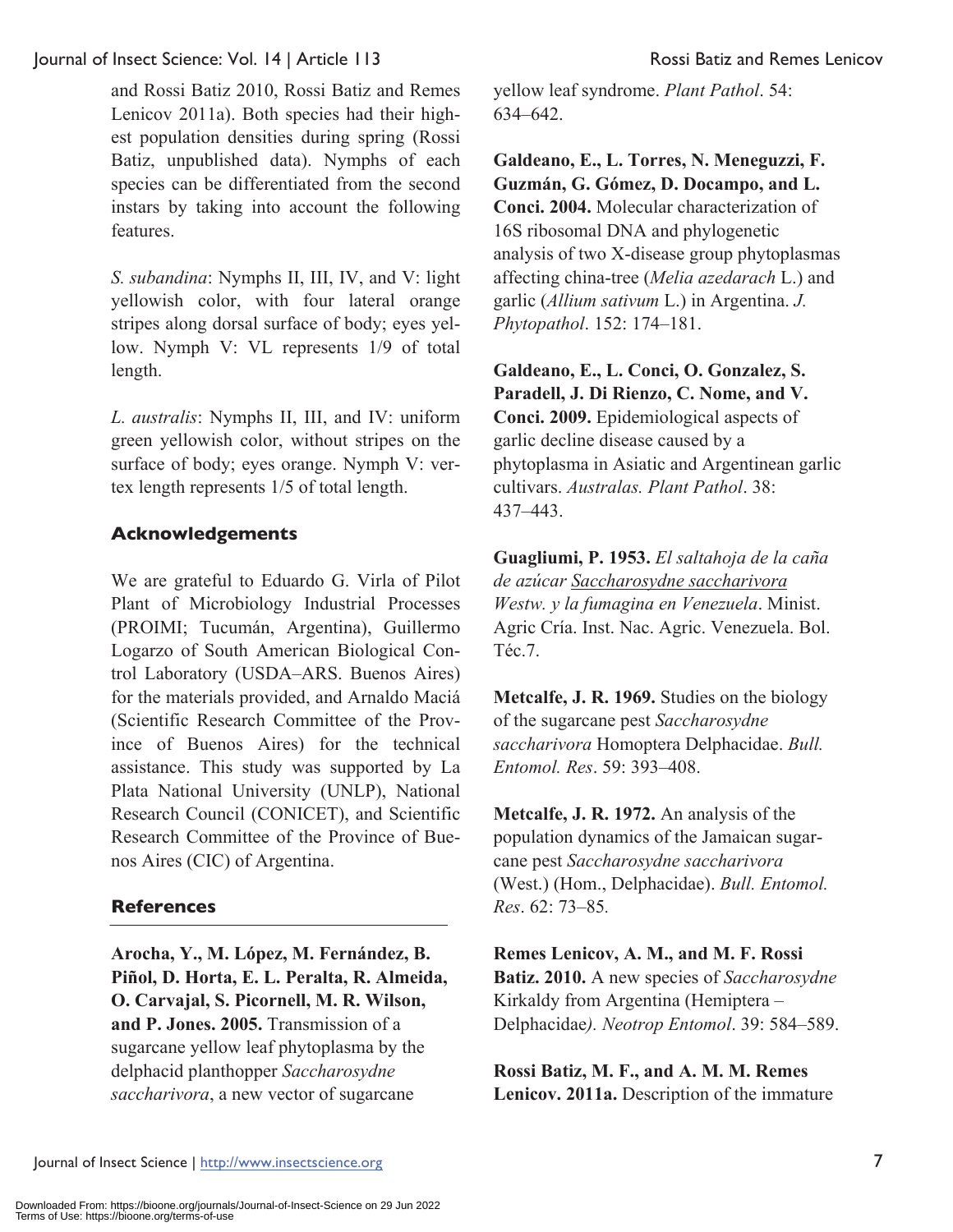stages of *Saccharosydne subandina* Remes Lenicov and Rossi Batiz (Hemiptera: Delphacidae). *Stud. Neotrop. Fauna Environ.* 46: 137‒142.

## **Rossi Batiz, M. F., and A. M. M. Remes**

**Lenicov. 2011b.** A new genus and species of Saccharosydnini (Hemiptera: Fulgoromorpha: Delphacidae) from Argentina. *Zootaxa* 3118:  $62 - 68.$ 

## **Rossi Batiz, M. F., and A. M. Remes**

**Lenicov. 2012.** *Lacertinella*, a replacement name for *Lacertina* Remes Lenicov and Rossi Batiz, 2011 (Hemiptera: Fulgoromorpha: Delphacidae*). Rev. Soc. Ent. Arg*. 71(3): 307.

## **Rossi Batiz, M. F., L. R. Conci, and A. M.**

**M. Remes Lenicov. 2007.** *Hallazgo del saltahojas verde de la caña de azúcar, Saccharosydne saccharivora (Westwood, 1833) en cultivos de ajo de Argentina (Hemiptera–Fulgoromorpha)*. Libro de Resúmenes del 30º Congreso Argentino de Horticultura / 1. Simposio Internacional sobre Cultivos Protegidos: 401. La Plata, Buenos Aires, Argentina.

**Vibrans, H. 2007.** Malezas de México. Available online: http://www.conabio.gob.mx/malezasdemexico /2inicio/home-malezas-mexico.htm

**Yang, Ch-T., and W-B. Yeh. 1994.** Nymphs of Fulgoroidea (Homoptera: Auchenorhyncha) with descriptions of two new species and notes on adults of Dictyopharidae. *Chin. J. Entomol. Sp. Publ.* 8.